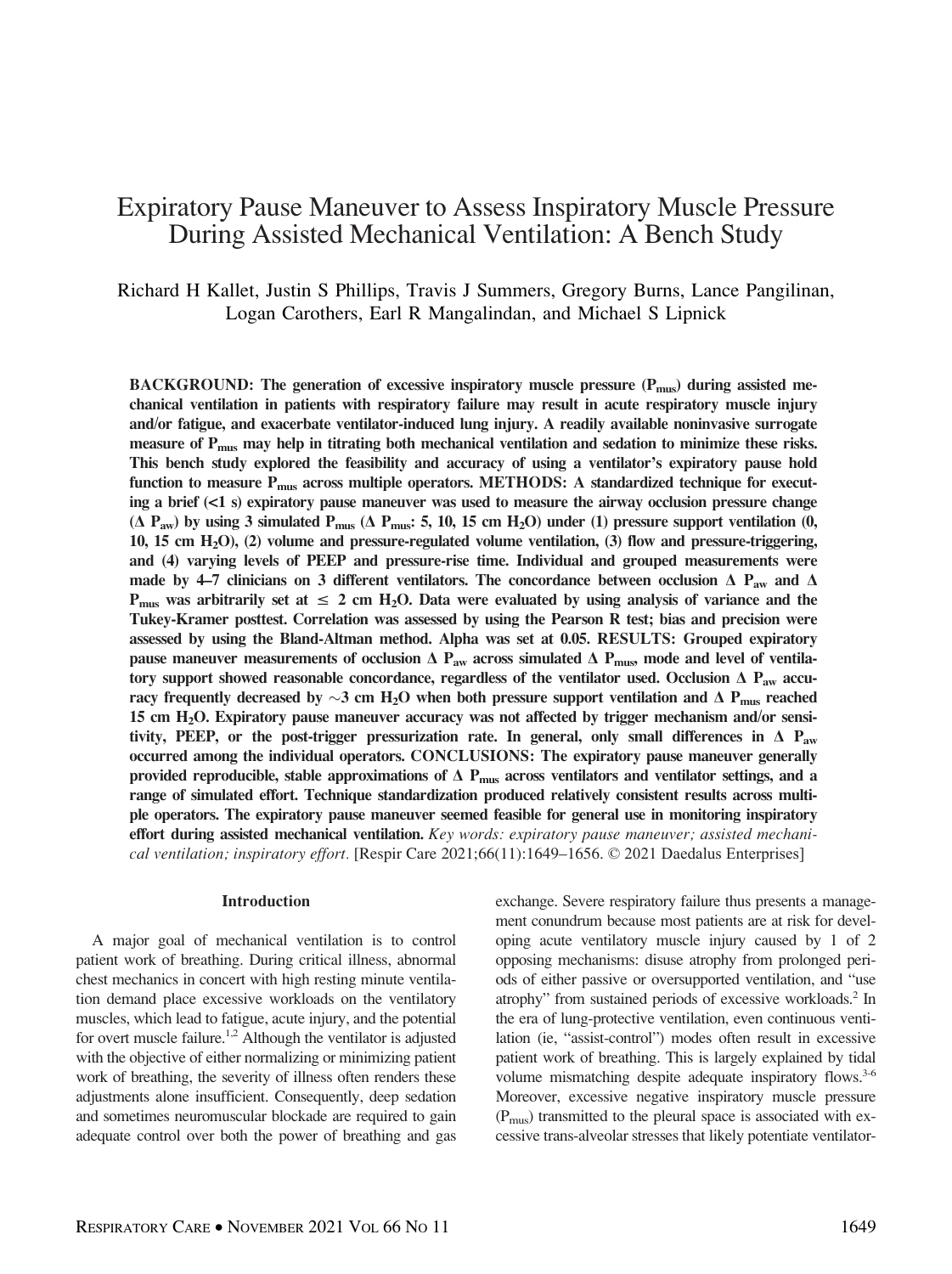induced lung injury as well as enhance pulmonary edema formation and worsen hypoxemia.4,7-10

A significant clinical problem in these circumstances is the lack of a noninvasive surrogate measure of  $P_{\text{mus}}$  that could help titrate both mechanical ventilation and sedation to minimize the risks of both disuse and use atrophy, and

# SEE THE RELATED EDITORIAL ON PAGE 1779

reduce the potential risk for self-induced lung injury from the generation of excessive negative transpulmonary pressures.<sup>10</sup> Patient effort during assisted mechanical ventilation is measured by tidal changes in esophageal pressure as a signifier of  $\Delta$  P<sub>mus</sub> that is used to calculate patient work of breathing. Accurate changes in esophageal pressure measurements require proper balloon positioning, signified by synchronous and close agreement between changes in esophageal pressure and occlusive airway pressure change  $(\Delta P_{aw})$  during a Baydur maneuver (ie, the standard inspiratory occlusion test).<sup>11</sup> Because occluded  $\Delta$  P<sub>aw</sub> implicitly is the accepted standard for estimating  $\Delta$  P<sub>mus</sub>, we reasoned that, by introducing a brief expiratory pause hold (ie, threshold load) before patient-triggered inspiration, the resulting airway occlusion pressure could reasonably be used as a signifier for the "intended" effort that emanates from the respiratory centers. Therefore, such an expiratory pause maneuver might be a practical, expedient method to noninvasively assess inspiratory effort at the bedside.

This bench study investigated whether manually generated expiratory pause maneuver estimates of inspiratory effort are reasonably accurate and reproducible to be incorporated into clinical practice. We assessed 2 aspects of expiratory pause maneuver measurements: (1) its accuracy and reproducibility across multiple operators, intensity of simulated effort, ventilator modes, intensity of mechanical

### DOI: 10.4187/respcare.09047

# QUICK LOOK

## Current knowledge

Results of preliminary clinical studies suggest that airway pressure deflections during a brief airway occlusion reflect transpulmonary pressure and inspiratory muscle pressure during assisted mechanical ventilation. This maneuver might be useful in detecting inspiratory efforts that may increase the risk for both ventilatorinduced lung injury as well as acute inspiratory muscle injury.

## What this paper contributes to our knowledge

This bench study demonstrated that standardization of such an expiratory pause maneuver generally produced consistent, reproducible measurements of airway occlusion pressure both within and between clinician operators as well as across ventilator modes and ventilator brands. Occlusion pressure tends to underestimate simulated muscle pressure by  $\sim$ 1 – 2 cm H<sub>2</sub>O, with minor increases to 3 cm  $H_2O$  when simulated effort is highest.

support; and (2) whether its accuracy might be affected by PEEP and trigger sensitivity settings, and differences among how ventilators execute expiratory pause holds. To simplify the narrative simulated effort (ie, inspiratory  $P_{\text{mus}}$ change) is referred to as  $\Delta$  P<sub>mus</sub> and occlusive airway pressure change is referred to as  $\Delta P_{\text{aw}}$ .

## **Methods**

### Measurement Rationale

The intention of the expiratory pause maneuver is to capture the initial pressure drop during an airway occlusion as an extension of the "pre-trigger phase" (ie, before pressurization of the ventilator circuit).<sup>12</sup> The expiratory pause maneuver is based on the same assumptions that underlie the 100-ms airway occlusion pressure test ( $P_{100}$  or  $P_{0.1}$ ) used to signify central respiratory drive, that being to capture the "intended" respiratory motor-neuronal output.<sup>13</sup> The distinction is that the expiratory pause maneuver is intended to capture peak inspiratory effort rather than respiratory drive per se (Fig. 1). Based on available (albeit limited) physiologic evidence, we reasoned that peak  $\Delta$  P<sub>mus</sub> occurs early in the inspiratory phase, particularly at high levels of respiratory drive. When assuming a sufficient lag time (ie, trigger delay and/or circuit re-pressurization), quickly releasing the pause hold once a deflection in end-expiratory P<sub>aw</sub> is detected might capture the peak  $\Delta$  P<sub>mus</sub>. It also might limit a potential bias from altered respiratory drive, which results from either

Mr Kallet, Mr Phillips, Mr Summers, Mr Burns, Mr Pangilinan, Mr Carothers, and Mr Mangalinda are affiliated with the Respiratory Care Division. Dr Lipnick is affiliated with the Critical Care Division, Department of Anesthesia and Perioperative Care, University of California, San Francisco at Zuckerberg San Francisco General Hospital and Trauma Center, San Francisco, California.

Supplementary material related to this paper is available at [http://www.](http://www.rcjournal.com) [rcjournal.com](http://www.rcjournal.com).

Mr Kallet discloses relationships with Nihon Kohden and ContinuED. The other authors have disclosed no conflicts of interest.

Mr Pangilinan and Mr Summers presented a version of this study at AARC Congress 2018, held December 4–7, 2018, in Las Vegas, Nevada.

Correspondence: Richard H Kallet MSc RRT FAARC, 2070 Fell St. no. 1, San Francisco, CA. 94117–1878. E-mail: [richkallet@gmail.com](mailto:richkallet@gmail.com).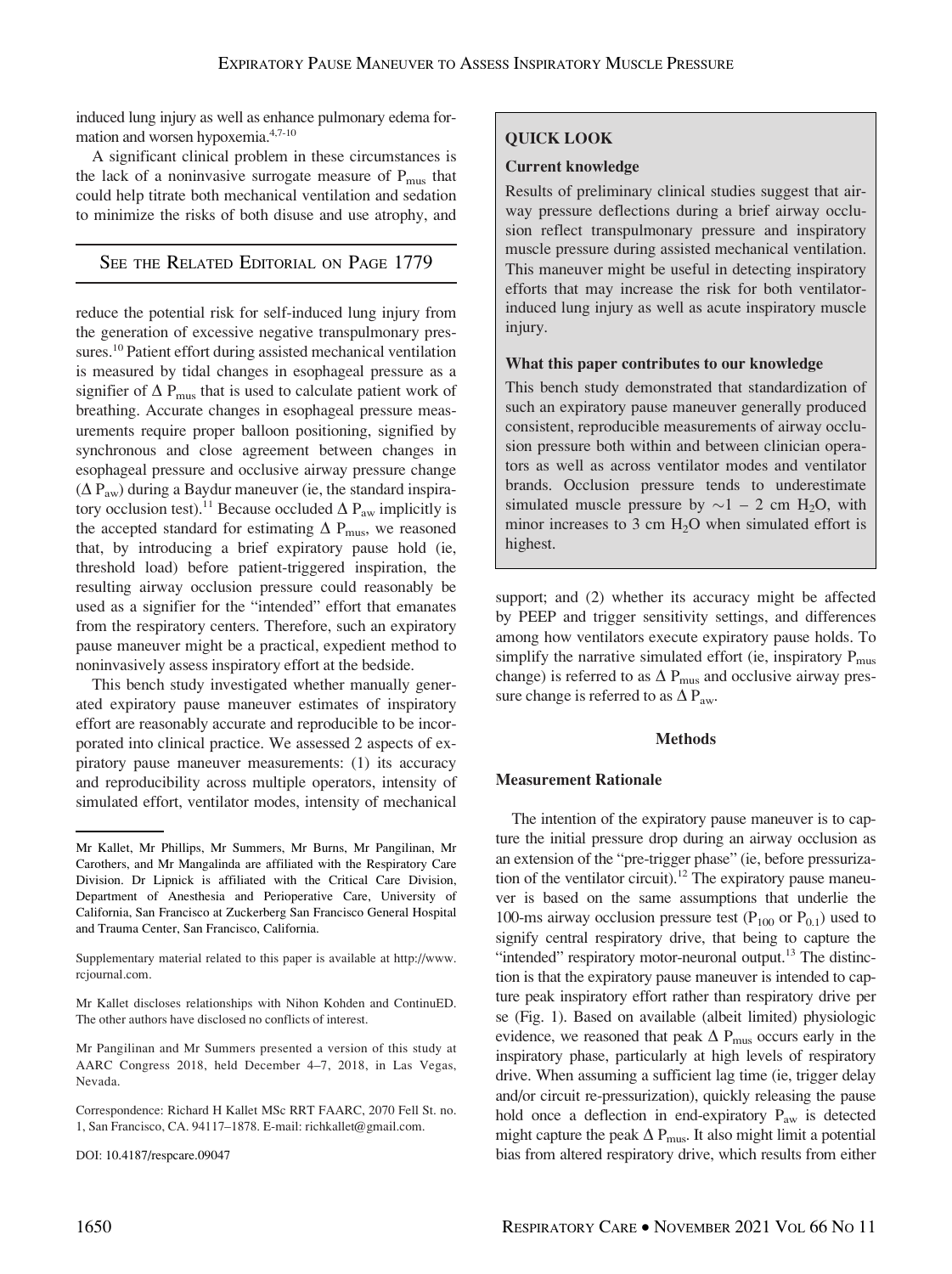

Fig. 1. Scalar pressure waveforms of an expiratory pause maneuver (EPM), followed by unobstructed simulated efforts (simulated muscle pressure is depicted in grey and airway pressure in black).

proprioceptive feedback or conscious perception of threshold loading.

## Ventilators and Settings

Three ventilators capable of imposing an expiratory pause (negative inspiratory force or negative inspiratory force maneuver) were studied: Evita XL (Dräger, Telford, Pennsylvania), PB-980 (Medtronic, Minneapolis, Minnesota), and Avea (CareFusion, Yorba Linda, California). Each ventilator first underwent a full device check. Expiratory pause maneuver accuracy was tested in 4 modes: CPAP, pressure-support ventilation (PSV), volume control ventilation, and pressure-regulated volume control. CPAP was tested at  $5 \text{ cm H}_2\text{O}$  and PSV was tested at driving pressures of 10 and 15 cm  $H_2O$  above a PEEP of 5 cm  $H_2O$ . For both volume control ventilation and pressure-regulated volume control, the settings were as follows: f of 20 breaths/min, tidal volume of 500 mL, inspiratory time of 0.85 s, and a PEEP of 5 cm  $H_2O$ . For PSV, a maximum (quickest) pressurization rate was used except for the protocol that examined post-trigger pressurization characteristics. For all protocols (except one that examined the influence of a trigger mechanism and sensitivity level), flow trigger was used and set to a sensitivity of 2 L/min.

#### Model

Spontaneous breathing was simulated by using an ASL-5000 breathing simulator (IngMar Medical, Pittsburgh, Pennsylvania) set to a f of 25 breaths/min and inspiratory time of 0.85 s, and time fraction (inspiratory time to the total breathing cycle time) of 0.35. These values fell within the interquartile range of unassisted breathing reported in subjects with ARDS.<sup>14</sup> The inspiratory phase was characterized by a  $P_{\text{mus}}$  rise time of 220 ms, which was consistent with data derived from physiologic studies.<sup>15,16</sup>  $P_{\text{mus}}$  sustain and

decay times were set at 0.410 ms and 220 ms, respectively, to achieve the targeted inspiratory time. Mild, moderate, and high  $\Delta$  P<sub>mus</sub>, of –5, –10, and –15 cm H<sub>2</sub>O, respectively, were used. Simulated chest mechanics consisted of a compliance of 40 mL/cm  $H_2O$  and a resistance of 5 cm  $H_2O/L/s$ , producing inspiratory and expiratory time constants of 0.2 s (ie, 95% monoexponential equilibration time of 800 ms). An arbitrary pre hoc concordance between  $\Delta$  P<sub>mus</sub> and  $\Delta$  P<sub>aw</sub> of  $\leq$ 2 cm H2O was considered clinically reasonable.

#### Expiratory Pause Maneuver Technique

Before any experimental run, each author/investigator (hereafter referred to as "operator") had a practice session of  $1 - 2$  min to rehearse his technique. For the Dräger Evita XL ventilator, the negative inspiratory force menu was accessed and the pressure scaler waveform was formatted to facilitate clear visualization of pressure deflections. The negative inspiratory force pause hold was activated after the peak expiratory flow and was released after a negative deflection was noted on subsequent inspiratory effort. The negative inspiratory force function also was used in the PB-980 ventilator. Because scalar waveforms were not available during the negative inspiratory force maneuver on the PB-980 ventilator, the operators had to respond to the sudden appearance of a negative deflection of the  $P_{\text{aw}}$  waveform. For the Avea ventilator, the expiratory pause function was engaged while monitoring the scalar flow and pressure tracings (again formatted to facilitate clear visualization). The negative inspiratory force reported on each ventilator was recorded.

Because the expiratory pause maneuver duration must balance the likelihood of capturing peak effort while also preventing alterations in respiratory drive, we developed a uniform method for timing the expiratory pause maneuver and tested 3 release techniques: having the operators rapidly count "1, 2, 3" before releasing the pause hold; "1, 2" release; and "1" release. The goal was to achieve an expiratory pause maneuver duration of  $\sim$ 500 ms. The "1" release produced the briefest pause duration and was used for all expiratory pause maneuver measurements reported in this study (Supplementary Fig. 1 [see the supplementary materials at [http://www.rcjournal.com\]](http://www.rcjournal.com))

## Intra- and Inter-Operator Variability and Expiratory Pause Maneuver Variability Between Ventilator Modes

Between 4 and 7 operators performed 12 measurements each at every P<sub>mus</sub> level tested on each ventilator mode and/or settings tested. Expiratory pause maneuver data were analyzed within and between operators. Operator data also were combined to evaluate the overall impact of  $\Delta$  $P_{\text{mus}}$  intensity on  $\Delta$   $P_{\text{aw}}$  accuracy. Data from all the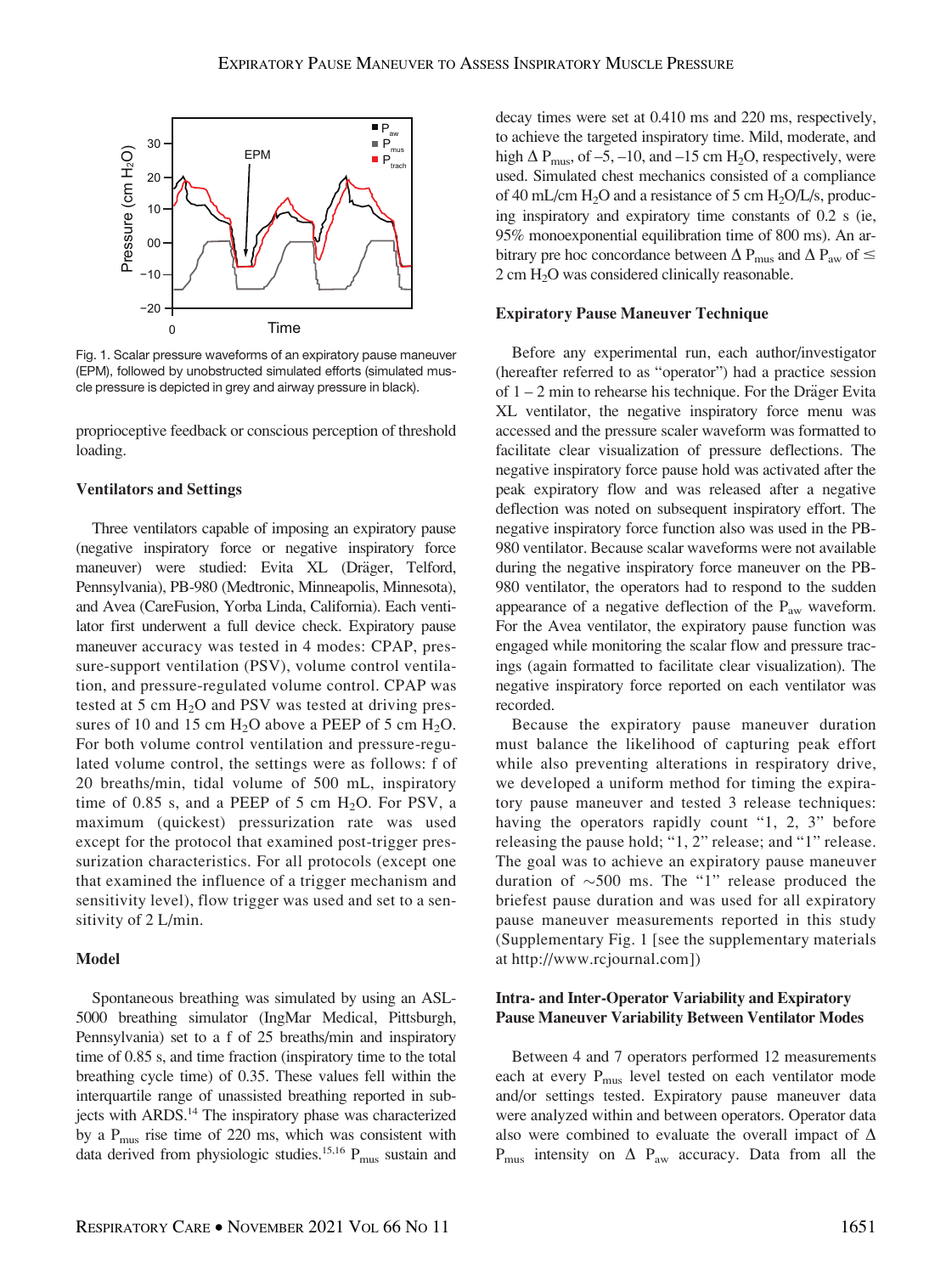| $\Delta$ P <sub>mus</sub> | $CPAP$ , 5 cm $H2O$   | PS, $\Delta$ 10 / 5 cm H <sub>2</sub> O | PS, $\Delta$ 15 / 5 cm H <sub>2</sub> O | $P$ , ANOVA |
|---------------------------|-----------------------|-----------------------------------------|-----------------------------------------|-------------|
| Dräger XL ventilator      |                       |                                         |                                         |             |
| $5 \text{ cm } H2O$       | $4 \pm 0$             | $3.9 \pm 0.5$                           | $4.0 \pm 0.1$                           | .17         |
| 10 cm $H_2O$              | $8.5 \pm 0.5$         | $8.0 \pm 0.1^*$                         | $8.1 \pm 0.6^*$                         | < .001      |
| 15 cm $H2O$               | $12.6 \pm 1.0$        | $12.8 \pm 0.6$                          | $12.5 \pm 0.7$                          | .25         |
| PB-980 ventilator         |                       |                                         |                                         |             |
| $5 \text{ cm } H_2$ O     | $4 \pm 0$             | $4 \pm 0$                               | $4.0 \pm 0.1$                           | .37         |
| 10 cm $H2O$               | $8.6 \pm 0.5$         | $8 \pm 0^{\dagger}$                     | $8 \pm 0^{\dagger}$                     | < .001      |
| 15 cm $H2O$               | $13 \pm 0^{\ddagger}$ | $12.9 \pm 0.3^{\ddagger}$               | $12.3 \pm 0.5$                          | $-.001$     |
| Avea ventilator           |                       |                                         |                                         |             |
| $5 \text{ cm } H_2O$      | $3.9 \pm 0.3$         | $4 \pm 0^8$                             | $3.9 \pm 0.3$                           | .01         |
| 10 cm $H2O$               | $8.8 \pm 0.4$         | $8.8 \pm 0.4$                           | $8.7 \pm 0.6$                           | .43         |
| 15 cm $H2O$               | $13.8 \pm 0.4$        | $13.5 \pm 0.9$ <sup>"</sup>             | $13.5 \pm 0.9$                          | < .001      |

Table 1. Grouped Operator Comparisons of Expiratory Pause Maneuver Across Three Ventilators and Two Modes That Compare  $\Delta P_{\text{aw}}$  With  $\Delta P_{\text{mus}}$ 

Data are presented as mean  $\pm$  SD

 $*P < .001$  vs CPAP 5.

 $\frac{+P}{+P}$  < 001 vs CPAP.

 $\frac{4}{3}P < .001$  vs PS  $\Delta$ 15/5.  $$P = .003$  vs CPAP 5 and PS  $\Delta$ 15/5.

 $||P = .002$  vs CPAP 5 and PS  $\Delta$ 15/5.

 $\Delta P_{\text{aw}} =$  occlusive airway pressure change

 $\Delta P_{\text{mus}} =$  simulated inspiratory muscle pressure change  $PS = pressure support$ 

 $ANOVA =$  analysis of variance

modalities were grouped together to calculate the correlation coefficient, bias, and precision of  $\Delta P_{\text{aw}}$  measurements on each ventilator compared with  $\Delta$  P<sub>mus</sub> on the IngMar ASL5000 breathing simulator.

## Supplementary Protocols

For completeness, we studied whether ventilator settings such as different trigger mechanisms, sensitivity threshold, PEEP, post-trigger pressurization intensity, and circuit repressurization time might influence expiratory pause maneuver measurements. The methodology and results can be found in the supplementary materials (see the supplementary materials at [http://www.rcjournal.com\)](http://www.rcjournal.com).

## Statistical Analysis

Statistical analysis was done by using Prism software 8.3.0 (GraphPad, San Diego, California). Multiple comparisons were assessed by using analysis of variance and Tukey-Kramer posttests, and discreet comparisons were made by using paired  $t$  tests. Variability of both intraindividual and inter-individual measurements were assessed by the percentage of  $\Delta P_{\text{aw}}$  measurements deviating > 2 cm H<sub>2</sub>O from  $\Delta$  P<sub>mus</sub>. This was done with groupings of  $\Delta$  P<sub>mus</sub> and by mode. Correlation was assessed by using the Pearson r test, bias and precision were assessed by the Bland-Altman method, and categorical variables were compared by using the Fisher exact test. Alpha was set at .05.

## Results

# Measurement Accuracy and Variability with Increasing Simulated Effort

Grouped  $\Delta$  P<sub>aw</sub> measurements across effort intensity, level, and mode of ventilatory support demonstrated reasonable concordance with  $\Delta$  P<sub>mus</sub>, regardless of the ventilator used (Tables 1 and 2). However,  $\Delta$  P<sub>aw</sub> accuracy deteriorated when  $\Delta$  P<sub>mus</sub> reached 15 cm H<sub>2</sub>O, and most often occurred when PSV was 15 cm  $H_2O$ . Of the 129 instances in 90%, the error exceeded pre hoc accuracy criteria by only 1 cm H<sub>2</sub>O (ie, 3 vs  $\leq$  2 cm H<sub>2</sub>O) (Table 3). The mean  $\Delta$  P<sub>aw</sub> underestimated  $\Delta$  P<sub>mus</sub> by  $\sim$ 1, 2, and 2.5 cm H<sub>2</sub>O at simulated efforts of 5, 10, and 15 cm  $H_2O$ , respectively. By contrast, the mean  $\Delta$  P<sub>aw</sub> measured by the Avea ventilator underestimated  $\Delta$  $P_{\text{mus}}$  by  $\leq 1.5$  cm H<sub>2</sub>O under all test conditions. During volume control ventilation and pressure-regulated volume control,  $\Delta$  P<sub>aw</sub> underestimated  $\Delta$  P<sub>mus</sub> by 0.5 – 1.1 cm H<sub>2</sub>O when effort was 5 and 10 cm  $H_2O$  and by 1.1 – 1.8 cm  $H_2O$ when  $\Delta$  P<sub>mus</sub> was 15 cm H<sub>2</sub>O.

# Inter-Operator Variability and Increased Simulated Effort

Small, statistically significant differences in  $\Delta$  P<sub>aw</sub> were found among the individual operators across both the intensity of effort and the level of ventilatory support, with notable divergence only when  $\Delta$  P<sub>mus</sub> reached 15 cm H<sub>2</sub>O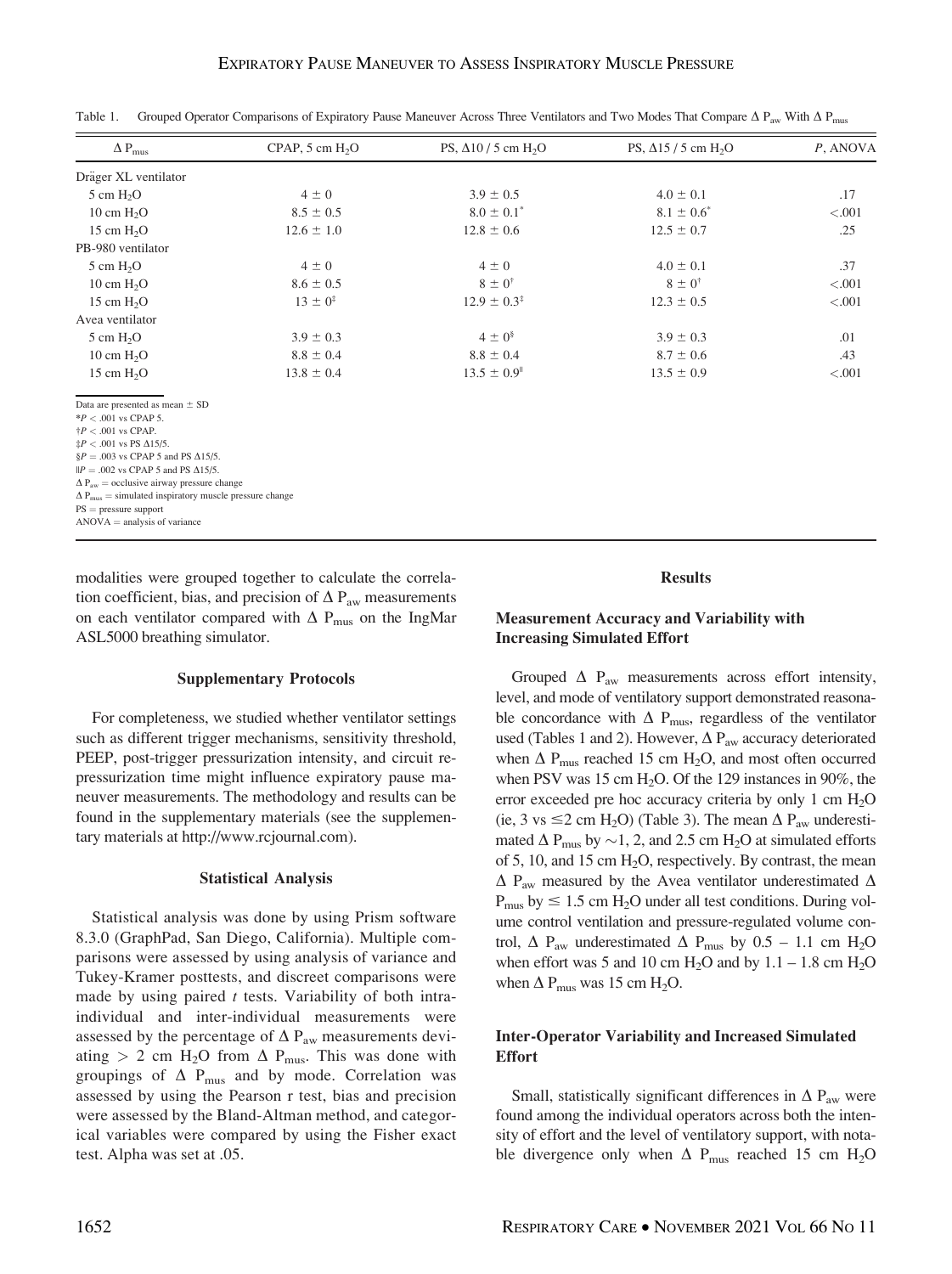(Supplementary Tables 1–3 [see the supplementary materials at<http://www.rcjournal.com>]).

Table 2. Grouped Operator Comparisons Between  $\Delta P_{aw}$  at Each Level of  $\Delta$  P<sub>mus</sub> Across Three Ventilators and Two Continuous Ventilation Modes

| Mode                                                                                                                                                                                                                                                                                                                       | H <sub>2</sub> O | $\Delta$ P <sub>mus</sub> , 5 cm $\Delta$ P <sub>mus</sub> , 10 cm $\Delta$ P <sub>mus</sub> , 15 cm<br>H <sub>2</sub> O | H <sub>2</sub> O         |  |  |  |
|----------------------------------------------------------------------------------------------------------------------------------------------------------------------------------------------------------------------------------------------------------------------------------------------------------------------------|------------------|--------------------------------------------------------------------------------------------------------------------------|--------------------------|--|--|--|
| Dräger XL ventilator                                                                                                                                                                                                                                                                                                       |                  |                                                                                                                          |                          |  |  |  |
| <b>VCV</b>                                                                                                                                                                                                                                                                                                                 | $3.9 \pm 0.5$    | $9.0 \pm 0.1$                                                                                                            | $13.8 \pm 0.4$           |  |  |  |
| <b>PRVC</b>                                                                                                                                                                                                                                                                                                                | $4.0 \pm 0.1$    | $9.0 \pm 0.0$                                                                                                            | $13.5 \pm 0.5$           |  |  |  |
| PB-980 ventilator                                                                                                                                                                                                                                                                                                          |                  |                                                                                                                          |                          |  |  |  |
| <b>VCV</b>                                                                                                                                                                                                                                                                                                                 | $4.6 \pm 0.5$    | $9.0 \pm 0.2$                                                                                                            | $13.2 \pm 0.6$           |  |  |  |
| <b>PRVC</b>                                                                                                                                                                                                                                                                                                                | $4.8 + 0.4*$     | $9.5 + 0.5^{\dagger}$                                                                                                    | $13.9 \pm 0.3^{\dagger}$ |  |  |  |
| Avea ventilator                                                                                                                                                                                                                                                                                                            |                  |                                                                                                                          |                          |  |  |  |
| <b>VCV</b>                                                                                                                                                                                                                                                                                                                 | $4.1 \pm 0.4$    | $8.9 \pm 0.2$                                                                                                            | $13.8 \pm 0.2$           |  |  |  |
| <b>PRVC</b>                                                                                                                                                                                                                                                                                                                | $4.1 \pm 0.3^*$  | $9.0 \pm 0.1^{\dagger}$                                                                                                  | $13.9 \pm 0.2^{\dagger}$ |  |  |  |
| Data are presented as mean $\pm$ SD<br>${}^{*}P = .03$ vs VCV.<br>$\frac{1}{4}P < .001$ vs VCV.<br>$\Delta P_{\text{aw}}$ = occlusive airway pressure change<br>$\Delta P_{\text{mus}} =$ simulated inspiratory muscle pressure change<br>$VCV = volume control ventilation$<br>$PRVC = pressure-regulated volume control$ |                  |                                                                                                                          |                          |  |  |  |

## Differences Among Ventilators

Grouped operator data revealed no clinically appreciable difference among the ventilators in concordance between  $\Delta$  $P_{\text{aw}}$  and  $\Delta P_{\text{mus}}$  (Fig. 2). The correlation between  $\Delta P_{\text{aw}}$  and  $\Delta$  P<sub>mus</sub> was the same for each ventilator (r = 0.99). The mean bias (standard deviation) and precision (95% limit of agreement) were similar but improved marginally from the Dräger XL to the PB-980 and Avea ventilators:  $-1.86 \pm$ 0.80 ( $-3.44$  to  $-0.29$ ),  $-1.35 \pm 0.77$  ( $-2.86$  to 0.15), and  $-$ 1.25  $\pm$  0.56 (-2.36 to -0.15), respectively (Supplementary Figs. 2 - 4 [see the supplementary materials at [http://www.](http://www.rcjournal.com) [rcjournal.com](http://www.rcjournal.com)]). The number of incidences of when  $\Delta P_{\text{aw}}$ exceeded the pre hoc accuracy threshold of  $> 2$  cm  $H_2O$ was 129, with the distribution across ventilators of 40, 39, and 21% for the Dräger XL, PB-980, and Avea ventilators, respectively. Only the incidences between the Dräger XL and Avea ventilators were significant: odds ratio 1.80 95% CI  $(1.12-2.93); P = .02.$ 

#### **Discussion**

Our primary finding was that a manually generated expiratory pause maneuver under simulated breathing

Table 3. The incidence of  $\Delta P_{\text{aw}}$  Underestimating Simulated  $\Delta P_{\text{mus}}$  by  $> 2 \text{ cm H}_2\text{O}$  Across Both Intensity of Inspiratory Effort and Ventilatory Support

| Mode<br>Dräger XL ventilator | $\Delta P_{\rm{mus}}$ , 5 cm H <sub>2</sub> O | $\Delta P_{\text{mus}}$ , 10 cm H <sub>2</sub> O | $\Delta$ P <sub>mus</sub> , 15 cm H <sub>2</sub> O | High Aberrancy <sup>*†</sup> |
|------------------------------|-----------------------------------------------|--------------------------------------------------|----------------------------------------------------|------------------------------|
| <b>CPAP</b>                  | 0/48                                          | 1/48(2)                                          | 10/48(21)                                          | 3/144(2)                     |
| $PS-10$                      | 1/48(2.1)                                     | 1/48(2)                                          | 8/48(17)                                           | 2/144(1)                     |
| $PS-15$                      | 0/48                                          | 2/48(4)                                          | 17/48 (35)                                         | 4/144(3)                     |
| <b>VCV</b>                   | 2/60(3)                                       | 0/60                                             | 0/60                                               | 2/180(1)                     |
| PRVC                         | 0/60                                          | 0/60                                             | 0/60                                               | NA                           |
| PB-980 ventilator            |                                               |                                                  |                                                    |                              |
| <b>CPAP</b>                  | 0/60                                          | 0/60                                             | 0/60                                               | NA                           |
| $PS-10$                      | 0/60                                          | 0/60                                             | 7/60(11.7)                                         | 0/180                        |
| $PS-15$                      | 0/60                                          | 0/60                                             | 40/60(66.6)                                        | 0/180                        |
| <b>VCV</b>                   | 0/60                                          | 0/60                                             | 1/60(1.6)                                          | 1/180 (< 1)                  |
| PRVC                         | 0/60                                          | 0/60                                             | 0/60                                               | NA                           |
| Avea ventilator              |                                               |                                                  |                                                    |                              |
| <b>CPAP</b>                  | 0/48                                          | 0/48                                             | 0/48                                               | NA                           |
| $PS-10$                      | 0/48                                          | 0/48                                             | 12/48(25)                                          | 0/144                        |
| $PS-15$                      | 0/48                                          | 3/48(6)                                          | 12/48(25)                                          | 0/144                        |
| <b>VCV</b>                   | 0/48                                          | 0/48                                             | 0/48                                               | 0/144                        |
| PRVC                         | 0/48                                          | 0/48                                             | 0/48                                               | 0/144                        |

Data are presented as no./total no. measurements (%).

\*Most errors were only 1 cm H2O greater than the pre hoc cutoff of 2 cm H2O for precision (ie, 3 cm H2O).

 $\dagger$ High aberrancy was added to describe the incidence of measurements deemed as excessively underestimating  $\Delta P_{\text{mus}}$  (ie,  $\geq$ 4 cm H<sub>2</sub>O).

 $\Delta P_{\text{aw}} =$  occlusive airway pressure change

 $\Delta P_{\text{mus}} =$  simulated inspiratory muscle pressure change

 $PS = pressure support$ 

 $VCV = volume control ventilation$ 

 $PRVC = pressure-regulated volume control$ 

 $NA = not applicable (no data)$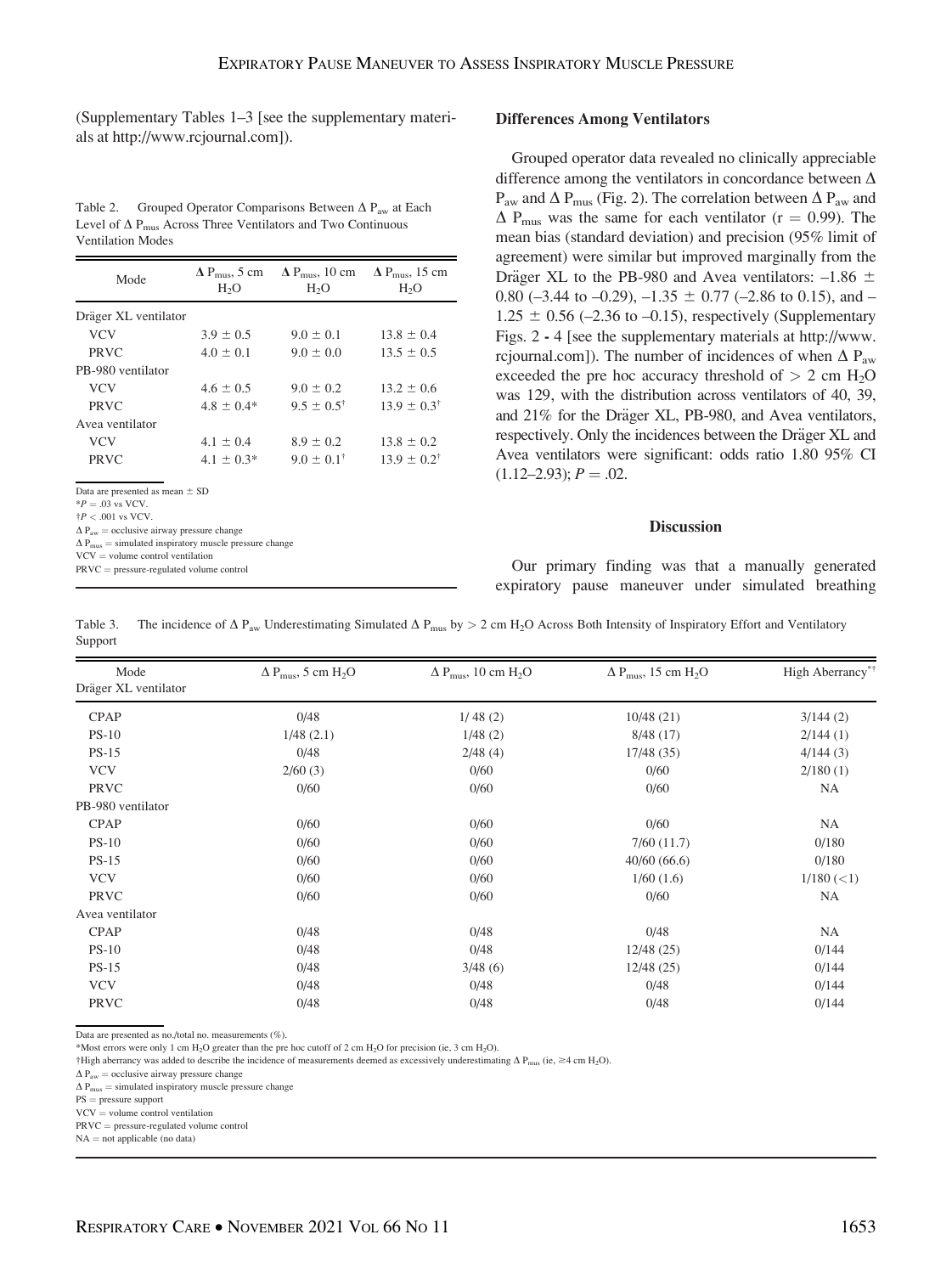

Fig. 2. Change in occlusion airway pressure ( $\Delta$  P<sub>aw</sub>) during an expiratory pause maneuver across 3 ventilators, which represent 3 levels of simulated muscle pressure ( $\Delta$  P<sub>mus</sub>) depicted as red hash lines.  $PB =$  Puritan-Bennett 980 ventilator;  $XL =$  Dräger XL ventilator.

conditions yielded a  $\Delta P_{\text{aw}}$  that was reasonably accurate in reflecting  $\Delta$  P<sub>mus</sub> and reproducible across multiple operators and ventilator modes. Thus, we believe that the technique can reasonably be considered for further evaluation during routine clinical practice. Of 2,412 discreet measurements made across the modes and ventilator brands,  $\Delta$  P<sub>aw</sub> underestimated  $\Delta$  P<sub>mus</sub> by  $\leq$  2 cm H<sub>2</sub>O in  $\sim$ 95% of instances, with only 4.9% that deviated by 3 cm H<sub>2</sub>O and 0.5% that deviated by  $\geq$  4 cm H<sub>2</sub>O. Expiratory pause maneuver accuracy was reasonably consistent both within and between the operators. Deterioration in accuracy occurred mostly when both simulated effort and PSV level reached 15 cm  $H_2O$ , and, as examined in the supplementary protocols (see the supplementary materials at<http://www.rcjournal.com>), expiratory pause maneuver accuracy was unaffected by the trigger mechanism, sensitivity level, speed of circuit repressurization, or PEEP level.

Since we began our study in mid 2018, other investigators have validated the expiratory pause maneuver clinically compared with invasive techniques by using esophageal manometry.<sup>17-20</sup> Bertoni et al<sup>17</sup> randomly applied the expiratory pause maneuver by using a 1–2 s pause while simultaneously measuring the changes in esophageal pressure and diaphragmatic electromyography. They found predicted values of P<sub>mus</sub> and transalveolar pressure (based on estimated chest wall elastance when using the expiratory pause maneuver–generated  $\Delta P_{\text{aw}}$ ) accurately detected excessive levels of measured P<sub>mus</sub> and transalveolar pressure.

Moreover, excessive levels of P<sub>mus</sub> and transalveolar pressure were found during most observations; this supports the rationale for the expiratory pause maneuver in clinical practice. Roesthuis et al<sup>20</sup> also found that the expiratory pause maneuver–generated  $\Delta$  P<sub>aw</sub> accurately detected excessive levels of measured  $P_{\text{mus}}$  and trans-alveolar pressure (ie,  $>15$  and  $>20$  cm H<sub>2</sub>O, respectively). In addition, expiratory pause maneuver generated  $\Delta$  P<sub>aw</sub> was strongly correlated with both respiratory  $P_{\text{mus}}$ -time



Fig. 3. Expiratory pause maneuver duration of all the operators across ventilators.  $P < 0.001$  by analysis of variance (ANOVA) and  $*P = .003$  vs Dräger XL ventilator,  $\uparrow P = .002$  vs Dräger XL ventilator.

product (a signifier of respiratory muscle oxygen consumption) and power output. Another study found that the combination of elevated expiratory pause maneuver– generated  $\Delta$  P<sub>aw</sub> and P<sub>0.1</sub> was associated with relapse respiratory failure in subjects for whom weaning attempts failed.<sup>19</sup>

In clinical practice, numerous personnel are involved so that the validity of expiratory pause maneuver–generated  $\Delta$  P<sub>aw</sub> likely depends on the ability to recognize effort onset and to quickly release the expiratory pause before either unconscious or conscious recognition of threshold loading. The detection and response to threshold loading may enhance the inspiratory effort, which gives the false impression of excessive effort when none exists. In our limited clinical experience, we occasionally encountered this phenomenon in patients who were lightly sedated or fully conscious and, in these limited instances, it appeared as a secondary negative spike in  $P_{\text{aw}}$  (Supplementary Fig. 5 [see the supplementary materials at<http://www.rcjournal.com>]). Detection latency associated with threshold loading is discussed in more detail in the supplementary materials (see the supplementary materials at<http://www.rcjournal.com>).

It is because of these concerns that we attempted to minimize the expiratory pause maneuver duration toward a rarely achieved goal of 500 ms. We suspect that excessive measurement discrepancies were caused by a too brief expiratory pause maneuver. Although we lack sufficient data to support this, it is notable that the fewest discrepancies occurred with the Avea ventilator, which also had a slightly higher expiratory pause maneuver duration compared with the other ventilators (Fig. 3). The overall low incidence of measurement discrepancies may be considered a reasonable trade-off during clinical practice.

Therefore, it is encouraging that expiratory pause maneuver durations of 1–2 s did not seem to alter inspiratory effort during clinical studies,<sup>17</sup> with some investigators suggesting that the expiratory pause maneuver duration can be increased to  $5 s<sup>22</sup>$  However, information with regard to sedation assessment scores was not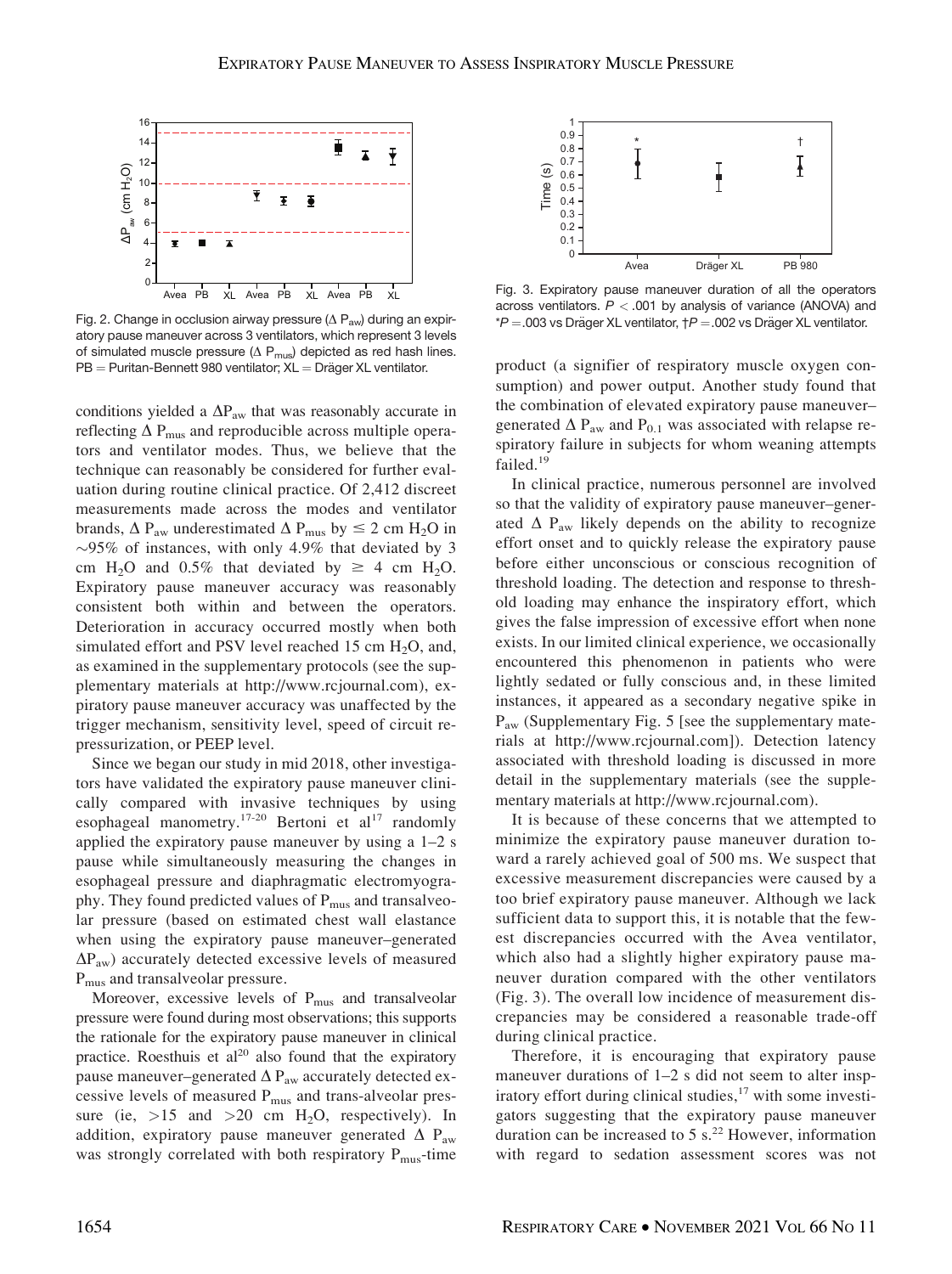reported. Hence, their findings do not exclude the possibility that some patients may perceive sudden threshold loading that results in inaccurate assessment of patient effort or estimated lung stress. This would be more likely to occur in patients with high respiratory drive and/or light sedation. Therefore, we think it prudent to limit the expiratory pause maneuver duration to  $\leq 1$  s until further information on the impact of sedation and drive on expiratory pause maneuver-generated  $\Delta$  P<sub>aw</sub> becomes available.

The major limitation is that this was a bench study in which we imputed a spontaneous breathing pattern that might reasonably approximate patients with ARDS. To our knowledge, the characteristics of inspiratory flow and  $P_{\text{mus}}$  development have never been comprehensively explored since the initial studies conducted  $\sim$ 70 years ago.15,16,23 Therefore, repeating this experiment by imputing different temporal values for inspiratory pressure rise, sustain, and decay might produce different results in terms of intra- and inter-operator accuracy and/or variability. It is also important to emphasize that the intention of expiratory pause maneuver-generated  $\Delta$  $P_{\text{aw}}$  is to produce only a clinically useful approximation for either  $P_{\text{mus}}$  or trans-alveolar pressure during unobstructed breathing. A more accurate assessment would require invasive measurement of chest wall elastance with esophageal manometry and also in estimating the effects of chest wall motion.<sup>22</sup>

## **Conclusions**

Under simulated breathing conditions, when both compliance and airways resistance are low, expiratory pause maneuver-generated  $\Delta$  P<sub>aw</sub> approximates  $\Delta$  P<sub>mus</sub> that varied little among multiple operators when using the same technique. Expiratory pause maneuver measurements are relatively stable across ventilation modes, settings, and the brand of ventilators tested. However, under the modeling conditions and technique tested accuracy tends to deteriorate when both inspiratory effort and PSV levels reach 15 cm  $H<sub>2</sub>O$  by using an expiratory pause maneuver duration of <1 s. Nonetheless, the expiratory pause maneuver is an easy-to-perform, clinically practical, noninvasive technique that may be useful in monitoring inspiratory effort during assisted mechanical ventilation.

#### **REFERENCES**

- 1. Roussos C, Macklem PT. The respiratory muscles. N Engl J Med 1982;307(13):786-797.
- 2. Kallet RH. Patient-ventilator interaction during acute lung injury, and the role of spontaneous breathing: part 1: respiratory muscle function during critical illness. Respir Care 2011;56(2):181-189.
- 3. Kallet RH, Alonso JA, Diaz M, Campbell AR, Mackersie RC, Katz JA. The effects of tidal volume demand on work of breathing during simulated lung-protective ventilation. Respir Care 2002;47(8):898- 909.
- 4. Kallet RH, Alonso JA, Luce JM, Matthay MA. Exacerbation of acute pulmonary edema during assisted mechanical ventilation using a lowtidal volume, lung-protective ventilator strategy. Chest 1999;116 (6):1826-1832.
- 5. Kallet RH, Campbell AR, Dicker RA, Katz JA, Mackersie RC. Effects of tidal volume on work of breathing during lung-protective ventilation in patients with acute lung injury and acute respiratory distress syndrome. Crit Care Med 2006;34(1):8-14.
- 6. Kallet RH, Campbell AR, Dicker RA, Katz JA, Mackersie RC. Work of breathing during lung-protective ventilation in patients with acute lung injury and acute respiratory distress syndrome: a comparison between volume and pressure-regulated breathing modes. Respir Care 2005;50(12):1623-1631.
- 7. Langer T, Vecchi V, Belenkiy SM, Cannon JW, Chung KK, Cancio LC, et al. Extracorporeal gas exchange and spontaneous breathing for the treatment of acute respiratory distress syndrome: an alternative to mechanical ventilation?\* Crit Care Med 2014;42(3):e211 e220.
- 8. Yoshida T, Uchiyama A, Matsuura N, Mashimo T, Fujino Y. Spontaneous breathing during lung-protective ventilation in an experimental acute lung injury model: high transpulmonary pressure associated with strong spontaneous breathing effort may worsen lung injury. Crit Care Med 2012;40(5):1578-1585.
- 9. Kallet RH, Daniel BM, Gropper M, Matthay MA. Acute pulmonary edema following upper airway obstruction: case reports and brief review. Respir Care 1998;43(6):476-480.
- 10. Marini JJ, Gattinoni L. Management of COVID-19 respiratory distress. JAMA 2020;323(22):2329-2330.
- 11. Baydur A, Cha EJ, Sassoon CS. Validation of esophageal balloon technique at different lung volumes and postures. J Appl Physiol (1985) 1987;62(1):315-321.
- 12. Sassoon CS. Triggering of the ventilator in patient-ventilator interactions. Respir Care 2011;56(1):39-51.
- 13. Marini JJ. Monitoring during mechanical ventilation. Clin Chest Med 1988;9(1):73-100.
- 14. Kallet RH, Hemphill JC III, Dicker RA, Alonso JA, Campbell AR, Mackersie RC, et al. The spontaneous breathing pattern and work of breathing of patients with acute respiratory distress syndrome and acute lung injury. Respir Care 2007;52(8):989-995.
- 15. Proctor DF, Hardy JB. Studies of respiratory air flow; significance of the normal pneumotachogram. Bull Johns Hopkins Hosp 1949;85 (4):253-280.
- 16. Silverman L, Lee G, Plotkin T, Sawyers LA, Yancey AR. Air flow measurements on human subjects with and without respiratory resistance at several work rates. AMA Arch Ind Hyg Occup Med 1951;3 (5):461-478.
- 17. Bertoni M, Telias I, Urner M, Long M, Del Sorbo L, Fan E, et al. A novel non-invasive method to detect excessively high respiratory effort and dynamic transpulmonary driving pressure during mechanical ventilation. Crit Care 2019;23(1):346.
- 18. Bertoni M, Spadaro S, Goligher EC. Monitoring patient respiratory effort during mechanical ventilation: lung and diaphragm-protective ventilation. Crit Care 2020;24(1):106.
- 19. Esnault P, Cardinale M, Hraiech S, Goutorbe P, Baumstrack K, Prud'homme E, et al. High respiratory drive and excessive respiratory efforts predict relapse of respiratory failure in critically ill patients with COVID-19. Am J Respir Crit Care Med 2020;202 (8):1173-1178.
- 20. Roesthuis L, van den Berg M, van der Hoeven H. Non-invasive method to detect high respiratory effort and transpulmonary driving